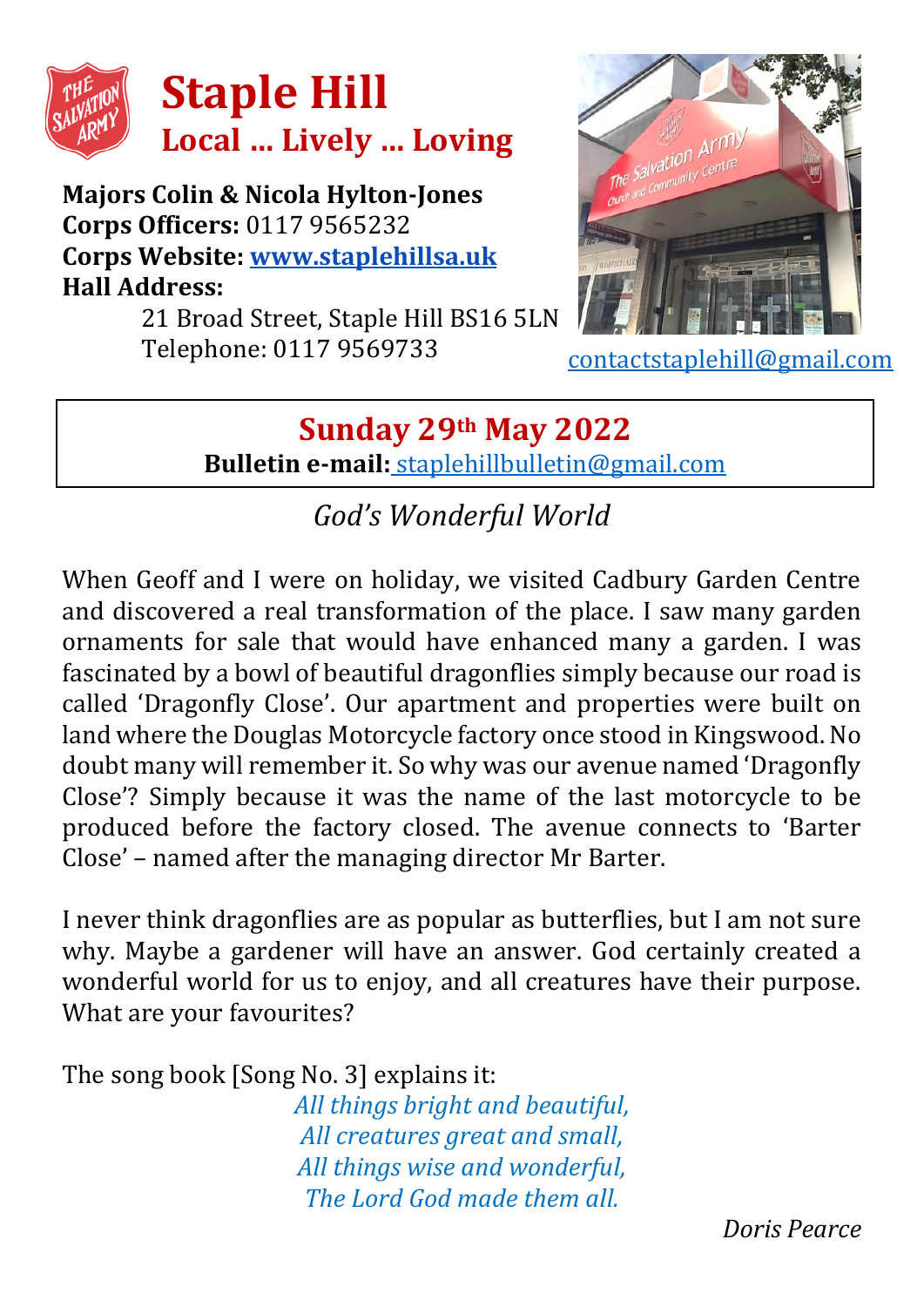## **FLOWERS:**

Today's flowers at the front of the hall are given by Kelvin for Linda's birthday.

### **RE\_USABLE CUPS:**

Could we encourage you, where possible, to bring a reusable cup to the hall? We have just ordered another 1,000 disposable cups (which are recyclable) at a cost of £65.00. It would be good if we could be both environmentally and financially more responsible.



THURSDAY 2ND JUNE 2022 10AM-12NOON WATCH THE CELEBRATIONS ON THE BIG SCREEN **WHILST RAISING FUNDS FOR** THE SALVATION ARMY'S BIG COLLECTION

STAPLE HILL SALVATION ARMY | BROAD STREET | BS16 5LN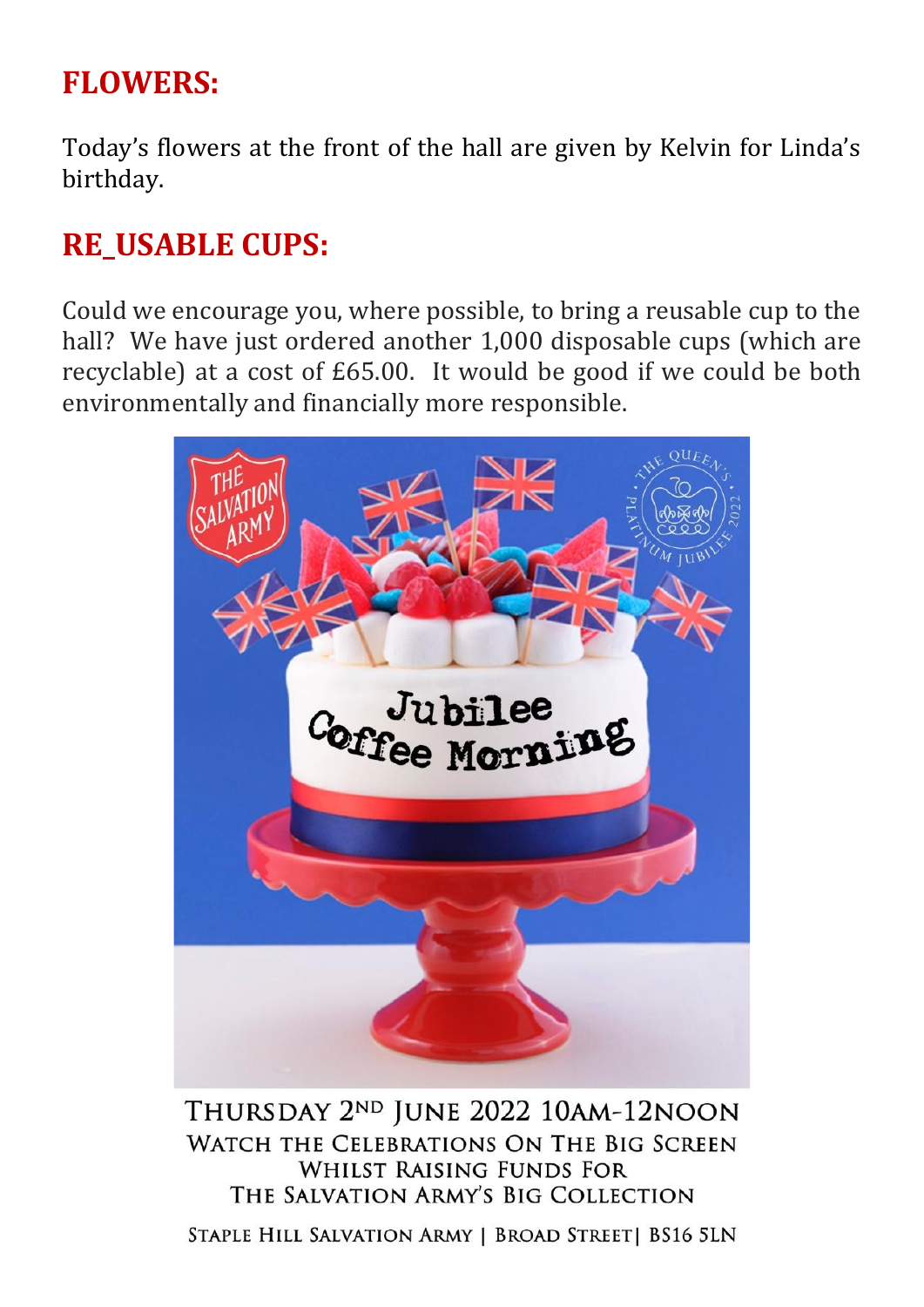# **PEOPLE:**

- We were sad to learn this week that Ruth Sheppard was Promoted to Glory on Wednesday. Our thought and prayers are with Francis, their son, David, along with their family. As arrangements are made, we will let you know.
- There are a number of people who continue to live with long term health issues and are recovering from stays in hospital. We continue to uphold them in prayer.
- We were pleased to learn that Bethany was awarded staff member of the month on her ward in Southmead. Congratulations to Bethany.
- Sheila will be travelling up to Coventry this week for her son, Seb's wedding to Fran on Tuesday, 31st. We do hope the celebrations go well.
- Peter and Valerie Scott celebrate their Golden Wedding on 3rd June, to coincide with the Queen's Platinum Jubilee. We hope you have a great day.
- And just as we prepare to celebrate along with Her Majesty, there has been another Jubilee event during the past week as Colin and Nicola have completed 25 years as officers - a Silver Jubilee!



Preaching the long and the short of it this weekend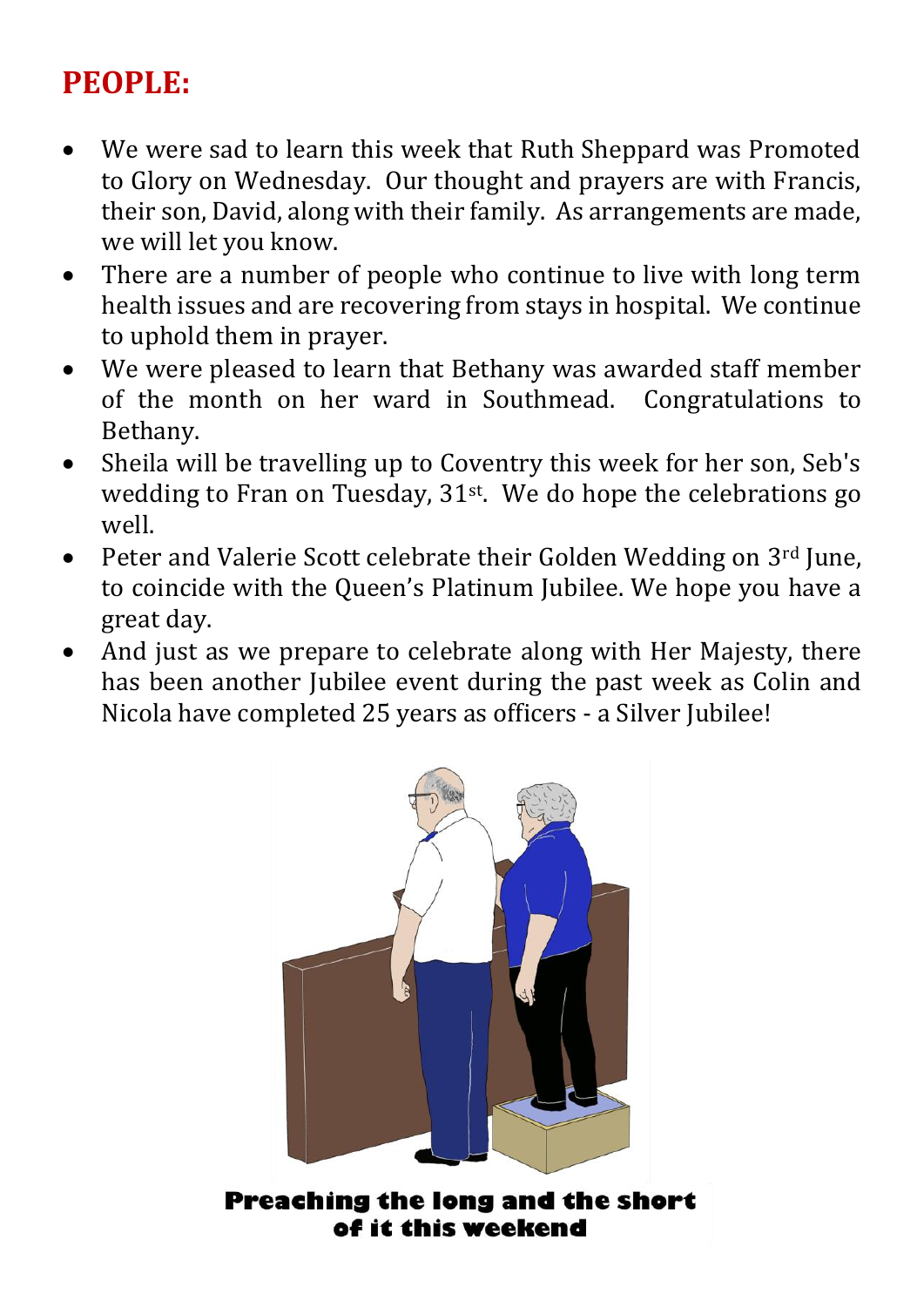### **VOLUNTEER'S WEEK: 1st to 7th June**

This week is Volunteer's week, so a good excuse to say thank you to everyone who volunteers at The Salvation Army Staple Hill – we really appreciate you, thank you! It was great this week to hear one of our volunteers – Nick – giving a shout out to The Salvation Army Staple Hill on Radio 2 Zoe Ball's Breakfast show! If you want to have a listen – it's on BBC sounds Tuesday 24th May 6.52am. Thanks Nick.



If you feel like you want to help with something, please speak to Colin or Nicola and we can have a chat.

### **METHODIST CHURCH FLOWER FESTIVAL:**



Staple Hill Methodist Church will be decorated with flower arrangements created by individual members of the church, groups active in the Church and visitors from surrounding areas. The Flower Festival will be open on Friday 3rd and Saturday 4th June from 10am - 4pm and Sunday 5th June from 1pm - 5pm. Refreshments throughout the day. Cream Teas on Sunday 5th in the afternoon. Sunday 6pm Flower Festival Songs of Praise - all welcome.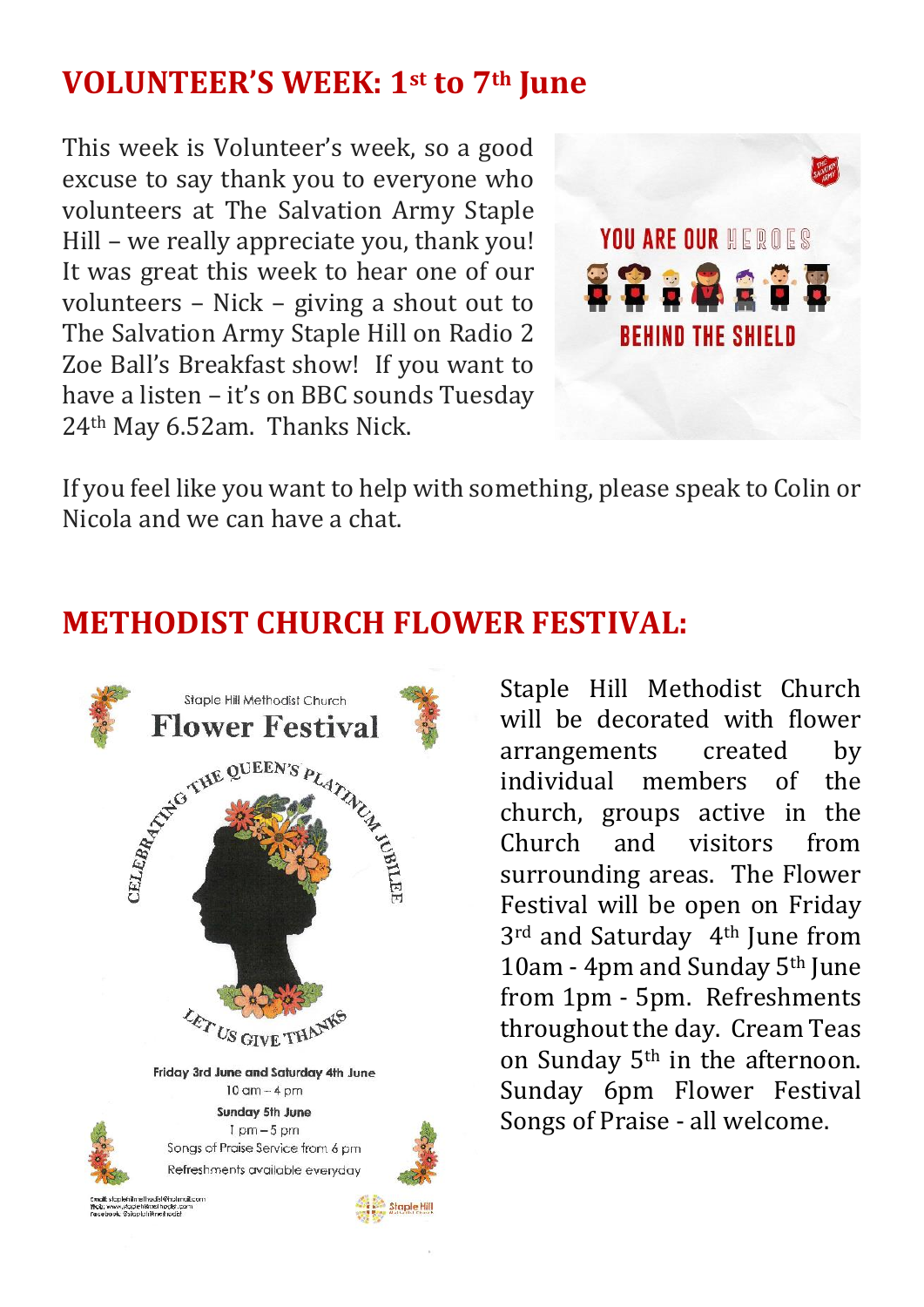### **DATES FOR YOUR DIARY:**

| Sunday 12th June                 | Falklands 40 <sup>th</sup> Anniversary Service at Page |  |
|----------------------------------|--------------------------------------------------------|--|
|                                  | Park (at 12 noon)                                      |  |
| Sunday 26th June                 | Page Park Praise (at 3pm)                              |  |
| Sunday 17th July                 | Summer Family Crafts (at 4pm)                          |  |
| Sunday 24th July                 | Corps BBQ (lunchtime) - everyone                       |  |
|                                  | welcome                                                |  |
| $31st$ July - $5th$ August       | Severn & Somerset Junior Camp                          |  |
|                                  | (Application forms available from Laura)               |  |
| $6th - 12th$ August              | Severn & Somerset Summer Camp                          |  |
|                                  | (Application forms available from Tash)                |  |
| Sunday 4 <sup>th</sup> September | Page Park Praise (at 3pm)                              |  |

We have purchased a DVD of *The Chosen* for people who don't have access to the Internet.

Please contact Myriam if you would like to borrow it.